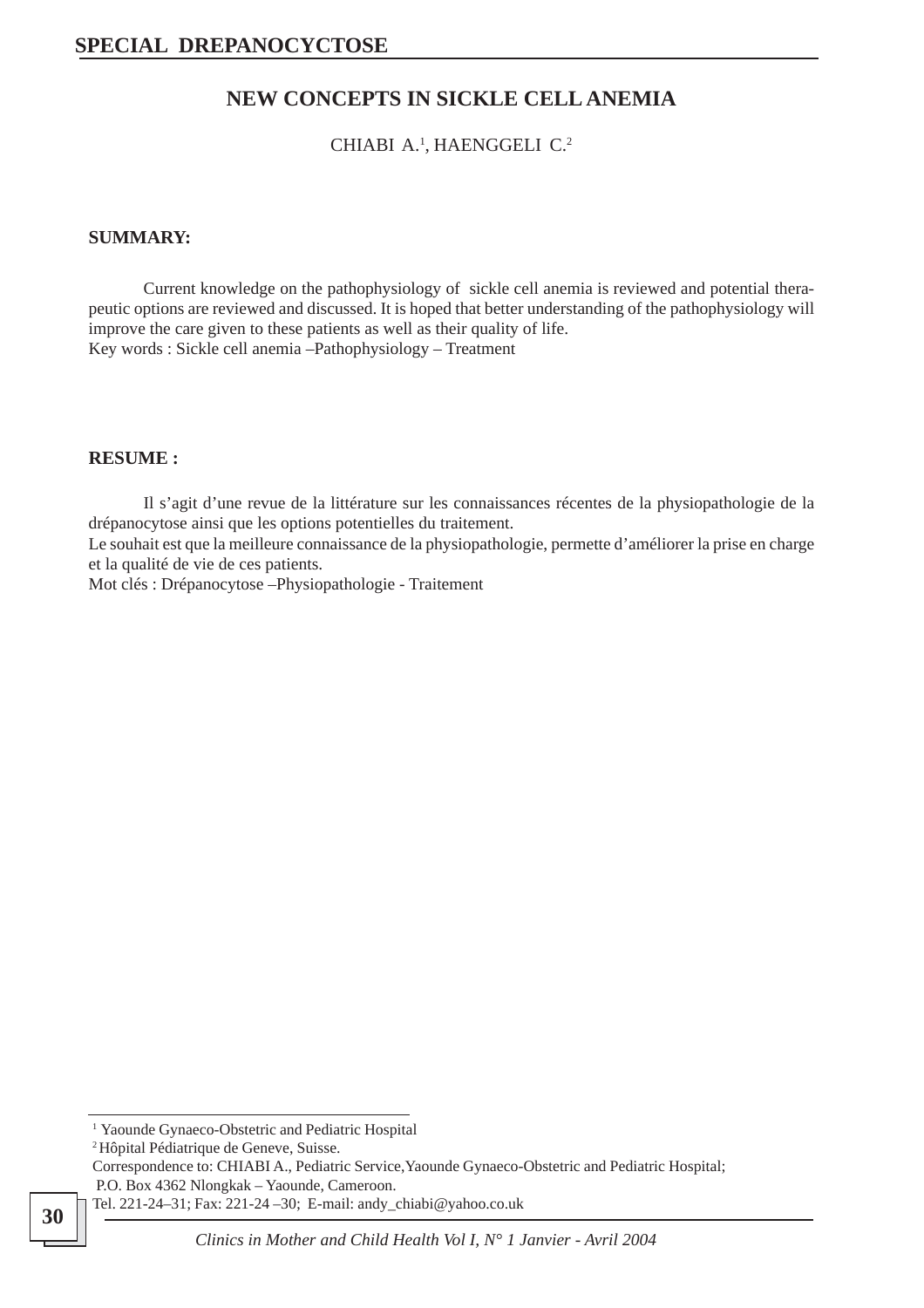## **I - INTRODUCTION**

Sickle cell anemia (SCA), is an inherited condition resulting from an abnormality in the β-chain of adult hemoglobin (HbA). The amino acid valine replaces glutamic acid which is normally present at the sixth position at the amino terminal. On deoxygenation HbS polymerizes and forms long crystals that distort the erythrocyte membrane [1-2].

The normal post natal hemoglobins include HbA  $(\alpha_2\beta_2)$ , HbF  $(\alpha_2\gamma_2)$  and HbA<sub>2</sub>  $(\alpha_2 \delta_2)$ . The minor adult hemoglobin component  $H\bar{b}A_2$  is seen only when significant amounts of HbA are present. At birth, less than 1% of HbA, is seen, by 12 months 2-3.4% and throughout life the normal ratio of HbA to  $HbA_2$  is about 30:1. By 6-12 months of age, the normal adult hemoglobin pattern appears, and HbF is present only in traces. High levels of β-chain and thus HbS are not produced until 3-6 months post natal life so symptoms of the disease are rare before 3 months [3].

Although little is known about the mortality from inherited hemoglobin disorders in developing countries, it is clear that in sub-Saharan African, many children die from them early in life. Both in the USA and Jamaica, the peak incidence of death among those affected with these disorders is at 1-3 years of age, usually due to infection. Recent data from the USA, suggests that among affected adults, the median age of death is 42 years for males and 48 years for males[4].

In recent years, there has been impressive progress in understanding the molecular pathogenesis and development of new therapeutic agents, for SCA.

### **1I - PATHOPHYSIOLOGY** [**1,2,5**]

When sickle hemoglobin (hemoglobin S) is deoxygenated, the replacement of β6 glutamic acid with valine results in a hydrophobic interaction with another hemoglobin molecule, triggering an aggregation into large polymers. Sickle cell trait is benign, because the cellular concentration of hemoglobin S is too low for polymerzation to occur and it is hemoglobin S polymers that cause the cellular injury responsible for the clinical manifestations.

When deoxygenated, cells containing hemoglobin assume a banana or sickle shape and transmission electron microscopy reveals the presence of bundles of fibres oriented along the long axis of the cell.

The kinetics of polymer formation are critical determinants of the shape and morphology of the cells. When deoxygenation is rapid, multiple independent polymerization events result in a granular texture that does not alter the cell's disk-like shape. Contrarily, when deoxygenation is slow, a single nucleus of aggregated molecules of deoxygenated HbS is formed. This nucleation is followed by the growth and alignment of fibres, transforming the cell into a classic sickle cell shape. The distortion of the shape of the cell by projections of aligned hemoglobin, has a critical role in perturbing the structure and function of the membrane in SS red cells. The rate and extent of polymer formation in a circulating SS red cell, depend on 3 independent variables :

- the cells' degree of deoxygenation

- the intracellular hemoglobin concentration

- the presence or absence of HbF

Although the mean intracellular hemoglobin concentration and mean density of the overall population of SS red cells are close to those of normal cells, the density distribution of SS red cells is unusually broad. The increase in the least dense SS cells is due primarily to a high number of reticulocytes with a relatively low intracellular hemoglobin concentration. The presence of a substantial population of very dense cells is the result of polymerisation-induced membrane damage leading to enhanced dehydration. The end result of this process is the irreversibly sickled cell, with an elongated shape, even after fully oxygenated and lacks polymers. Since the rate of polymerisation of deoxygenated hemoglobin S is dependent on the hemoglobin concentration, dense SS cells is much likely to become distorted and rigid and thus contribute to the vaso-occulsive and hemolytic aspects of the disease.

The most important contributors to the dehydration of SS red cells are potassium-chloride cotransport and Ca++ - activated K+ efflux. In normal AA red cells, the former transport mechanism is active only in reticulocytes. Potassium – chloride cotransport is induced by cell swelling and acidification.

SS red cells have increased amounts of calcium, compartmentalized within intracellular vesicles, with normal steady-state concentrations of Ca++ in the cytosol. When the cell membrane is distorted by sickling, there is a transient increase in cytosolic Ca++.

The increase is sufficient to trigger the  $Ca++$ dependant (Gardos) K+ channel, thus providing a second pathway for sickling-induced loss of  $K_{\uparrow}$ and water and leading to cell dehydration.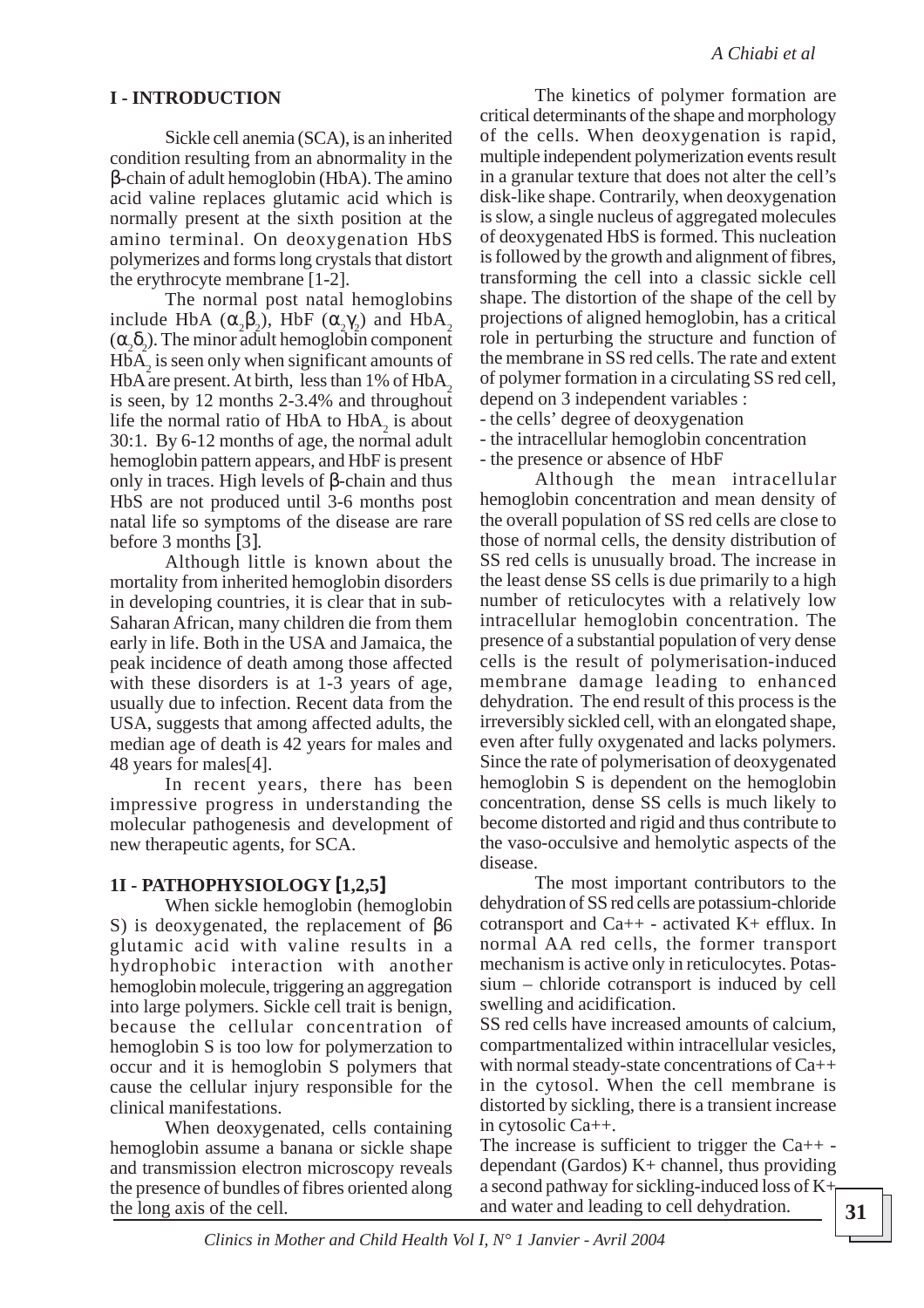The Gardos channel is activated by both increased intracellular calcium levels and agonists such as prostaglandin  $E<sub>2</sub>$ . Since the potential for a sickled cell to initiate a vasoocclusive event depend mostly on whether the rate of polymer formation is within the range of the capillary transit time, anything that retards transit of SS red cells in the microcirculation can have a critical effect on the pathogenesis of vaso-occulsion in SCA. Studies under static and dynamic conditions have demonstrated that SS red cells have a sticky surface and attach more readily than normal cells to monolayers of cultured endothelial cells. Recent studies have delineated the molecular interactions responsible for the adhesion of SS red cells to endothelium:

reticulocytes especially those from SS individuals have on their surface the integrin complex,  $\propto_4 \beta_1$ , which binds to both fibronecting and vascular-cell adhesion molecule 1. This latter molecule is expressed on the surface of endothelial cell, especially after activation by inflammatory cytokines as tumour necrosis  $\alpha$ , interferon-γ IL-1β, vascular endothelial growth factor (VEGF), thrombin, histamine and the effects of hypoxia and reperfusion.

- reticulocytes that are prematurely realeased form, the bone marrow ("stress"reticulocytes) in hemolytic disease display additional adhesive ligands that facilitate interactions between sickle cells and endothelial cells.

- microvascular endothelial cells and a subpopulation of sickle reticulocytes have CD36, which binds to thrombospondin secreted by activated platlets.

- several other plasma proteins including very – high – molecular weight forms of von Willebrand factor, may make an important contribution to adhesion.

- granulocytes interact with sickle cells and endothelial cells, and are stimulated to release injurious cytokines.

From extensive in vitro studies, in recent years, it has been concluded that sickle red cells indeed exhibit an increased adhesive phenotype and many cell adhesion receptors, plasma protons and sub endothelial matrix components are involved in mediating adhesive interactions. As the phenomenon of cell adhesion is better understood, it is likely that anti-adhesion therapies may become viable therapeutic alternatives in the management of vasoocculsive crisis in the next decades. Although the major effects of SCA, result from the nondelivery of oxygen by abnormal blood, it is also likely that oxygen delivery may also be impaired by increased blood viscosity without

 primary adhesion and occlusion as described above. The viscosity of a fluid is defined as the resistance to flow of that fluid and is determined by some factors as temperature and the intrinsic properties of the fluid.

Several studies done to define the intrinsic characteristics that are altered in SCA, all indicate that membrane viscosity and the internal viscosity and deformability in SCA is markedly altered even when the cell is fully oxygenated. These are markedly increased when the hemoglobin is deoxygenated. This is because the hemoglobin molecules are no longer randomly arranged when deoxygenated but form structured, elongated arrays. The increase in viscosity is greater when deoxygenation is sudden and rapid than when it is gradual. The increased erythrocytic intracellular and membrane viscosity translates directly into whole blood viscosity.

 Another important determinant of blood viscosity is the hematocrit. For normal blood, viscosity rises linearly as the hematocrit is increased. At very high hematocrits, viscosity may rise at a greater rate than the rate of rise of hematocrit, and oxygen delivery can start to decrease at hematocrits of 45-50% and the decrease becomes dramatic at a hematocrit of 60%. This decrease reflects the diminished circulation in small vessels as whole blood viscosity rises. The effect of hematocrit is more striking when HbS is examined. At full oxygen saturation, the curve relating viscosity to hematocrit is much steeper than for normal hemoglobin and deoxygenation makes it steeper still.

The curve relating oxygen delivery to hematocrit is strikingly shifted (even with full oxygenation) and indicates that the diminution of oxygen delivery begins at hematocrits of 30-35% and is striking at hematocrits of 45%. Diminished oxygen delivery results in tissue hypoxia and further desaturation of the hemoglobin.

The effects of increased viscosity on the circulation are seen in the larger vessels than the effects of adherence and occlusion. If the consequent hypoxia is sufficiently prolonged in a sufficiently large volume of tissue, necrosis results. Another important effect of increased whole blood viscosity is the increased tendency to thrombosis, probably due to the slowed rate of circulation. Thrombosis can be seen on either the arterial or venous side of the circulation.

Since the main effect of an increased hematocrit in SCA is a striking increase in blood viscosity, its measure can serve as a surrogate for the effect of increased viscosity in the pathogenesis of the disease.

#### **III - THERAPEUTIC APPROACHES**

Treatment for SCA is rapidly evolving as better understanding of the pathophysiology improves.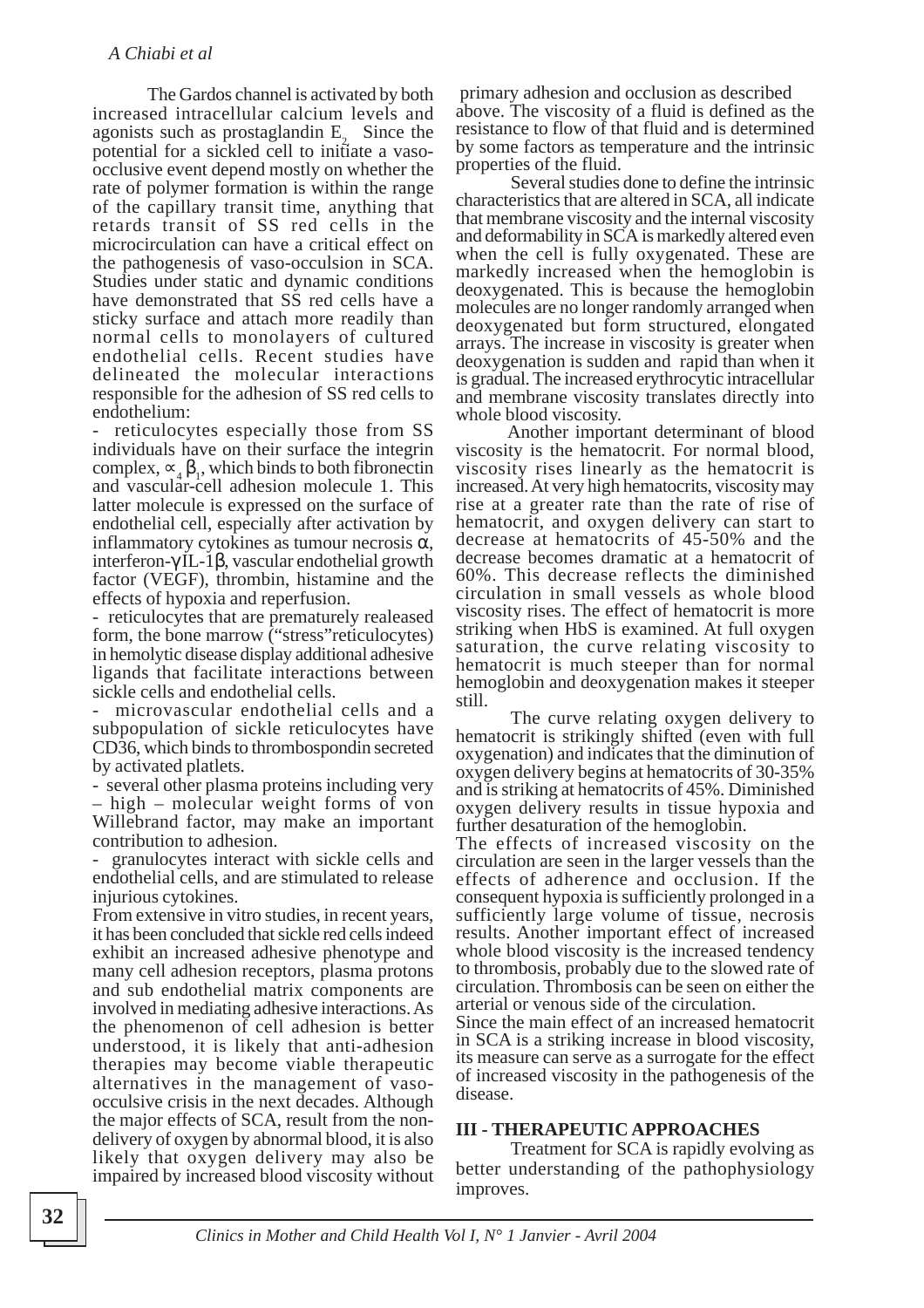The following section reviews newer and emerging treatments.

**1) Chemical inhibition of hemoglobin S** [2,6] The substitution of valine for glutamic acid at position 6, creates a hydrophobic pocket in the hemoglobin tetramer that readily polymerises on deoxygenation. The development of drugs that specifically bind sickle hemoglobin and inhibit polymerisation was based on biochemical principles for disrupting the hydrophobic interactions between the deoxyhemoglobin S tetramers, and has been further refined using the three dimensional structure of hemoglobin S and site mutagenesis. The development of a safe and effective inhibitor agent is a great challenge. The ideal agent would be readily absorbed through the gastrointestinal tract, circulate in the plasma without binding strongly to plasma proteins, readily penetrate the erythrocyte membrane and bind strongly and specifically to hemoglobin S to inhibit polymerisation. It should also not affect physiologic oxygen transport or bind to other biologically important molecules. A large amount of drug would be necessary to bind to the approximately 400 g of hemoglobin in patients with SS disease.

Unfortunately no antisickling drug so far tested, has a ratio of efficacy to toxicity that is high enough to merit clinical use.

#### **2) Reduction of the intracellular hemoglobin concentration** [2,6]

Since the rate of polymerisation of sickle hemoglobin is dependent on Hb S concentration, any treatment that lowers the mean corpuscular hemoglobin concentration is rationale. Clotrimazole (an antifungal drug) specifically inhibits the Gardo's channel, inhibiting  $K<sub>+</sub>$  and water loss from SS red cells and thus reducing the intracellular hemoglobin concentration. Magnesium supplementation also effectively retards K+ and water loss from SS red cells in vitro. Two trials have shown the effectiveness of zinc sulphate and piracetam in preventing sickle cell related crisis in a total of 246 patients, by preventing red blood cell dehydration [7]. A reduction in pain crisis was shown in the piracetam study over a one year period and in the zinc trial a significant reduction in the total number of pain, hemolytic, aplastic and sequestration crisis was observed over a period of one and a half years. While these results are encouraging, larger and / or longterm multicenter studies are needed to further evaluate efficacy.

### **3) Role of vasoactive modulators in sickle cell anemia** [6]

The sickle erythrocyte has been shown to produce adverse morphologic changes and modulations of the vasoregulatory molecules in exposed endothelial cells.

Nitric oxide is an important regulator of normal vascular tone and also binds directly to hemoglobin at both the heme iron and thiol groups, and is delivered to the tissues as oxygen is delivered. Experimental studies in the rat show that nitric oxide maintains organ blood flow in the presence of sickle red cells. In man, inhaled nitric oxide increases oxygen affinity in sickle red cells, and is well tolerated. Thus, nitric oxide may be a useful therapy for the treatment of vasoocculsion in SCA both as a vasomodulator and as an antisickling agent.

#### **4) Treatment of sickle cell painful episodes** [8]

Current treatment of acute painful episodes of SCA is primarily supportive and includes hydration, heat packs, oxygen, antibiotics, analgesics and blood transfusions. Painful episodes and the associated end organ damage are caused by microvascular occlusion, tissue ischemia resulting from complex interactions between the sickle erythrocytes, endothelium, platlets, plasma clotting factors and certain inflammation mediators.

Poloxamer 188 (Rheoth RxÒ), a nonionic block copolymer composed of blocks of hydrophobic polyoxpropylene and hydrophilic polyoxyethylene has hemorrheologic properties and has been shown to improve microvascular blood flow by lowering viscosity and adhesive frictional forces. Rheoth RxÒ provides a hydrated, poorly compressible barrier that blocks hydrophobic adhesive interactions (cell-cell, cell-protein, and protein-protein) in the blood. As a result, there is a reduction in blood viscosity, erythrocyte aggregation, adhesion to vascular endothelium, and an improvement in microvascular blood flow, thus reducing painful episodes in SCA.

### **5) Induction of fetal hemoglobin synthesis**

Nearly 56 years of clinical and basic research have established that high hemoglobin F concentrations reduce the severity of SCA by preventing formation of hemoglobin S polymers [1,5].

The first drug to be tested was  $5$ azacytidine, an antineoplastic drug, and was shown to increase HbF concentration, in phlebotomized baboons. But was abandoned because HbF production was via cytoxicity rather than gene hypomethylation [5].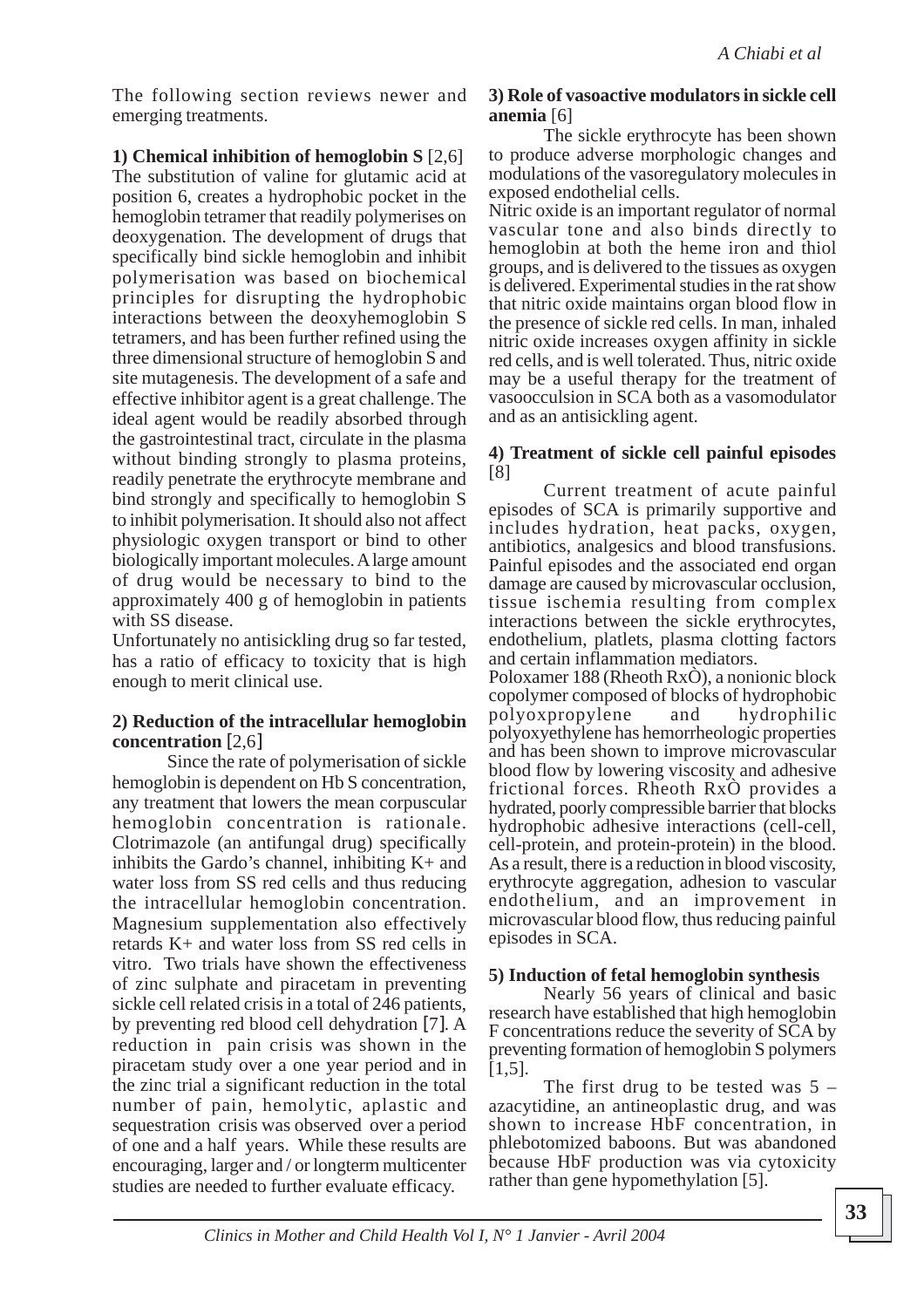Analogues of butyrate as well as acetate and other short-chain fatty-acid derivatives also appear to induce HbF production [2,6]. Presently the use of these drugs remains experimental [5].

Hydroxyurea is currently the only drug in widespread use, known to stimulate HbF production. It is relatively non-toxic, its myelosuppressive effects reversible and not known to induce tumours [2]. It has no role in the treatment of crisis in progress [9].

Hydroxyurea blocks DNA synthesis by inhibiting ribonucleotide reductase from ribonucleoside precursors [5,9]. It acts on bone marrow by its cytotoxic effects, selects a population of erythroblasts that can synthetize increased amounts of HbF. There are no direct effects on gene expression, and bone marrow cellularity may be diminished. Higher concentrations of HbF, reduce the level of HbS polymers and the numbers of deformed, dense and damaged erythrocytes. Cells with a high HbF content survive longer, attenuating hemolysis and leading to a reduction in reticulocytes, circulating granulocytes, monocytes and platelets. Fewer dense, poorly adhesive erythrocytes are less apt to adhere to and perturb the endothelium reducing the likelihood of vasoocculsion. Two other erythrocyte adhesive receptors  $a_4b_1$  integrin and CD34 also drop during hydroxyurea treatment [5,6]. Recent reports suggest novel methods of action which include generation of nitric oxide (NO) by peroxidation, increased erythropoitin and induction of methemoglobin formation [5].

Therapy should be started with 500mg of hydroxyurea or 10 to 15mg/kg of body weight,and after six to eight weeks of treatment, the dose may be increased to 1000mg per day if blood counts are stable [1,10]. Hydroxyurea should be given for a trial period of at least 60 days before a patient is determined not to be responding to the drug [10]. Some authors used higher doses in children (14 - 27mg/kg body weight daily) and had good results and tolerance [11]. In about 10 to 25% of adult patients, hydroxyurea treatment does not cause an increase in HbF, perhaps because of abnormal bone marrow, genetic factors and variations in drug metabolism [1]. Doses of hydroxyurea that achieve fetal hemoglobin responses are at or near threshold of marrow suppresion [10].Studies of hydroxyurea in infants, children and adolescents lag behind adult studies in the appraisal of clinical efficacy.

 All trials show an increase of HbF from about 5% before treatment to about 16% after 6 months to 1 year of treatment. A trial in 84 children with a mean age of 10 years gave similar results to those in adults [5]. Longterm effects are not yet defined. Few cases of leukaemia have been reported. Adverse effects on growth and development have not been reported [5]. The safety of hydroxyurea therapy in pregnancy is unclear [9]. Contraception should be practiced by both women and men receiving hydroxyurea and the uncertain outcome of an unplanned pregnancy discussed frankly [5].

#### **6) Bone marrow transplantation**

Bone marrow transplantation is the only currently available treatment that can cure SCA. Unfortunately, it is associated with significant mortality, morbidity and failure rates [6]. It was first used in Europe for patients from Africa on the assumption that the risks of disease in their countries outweighed the hazards of transplantation [1]. Children and adolescents younger than 16 years of age who have severe complications (stroke, recurrent acute chest syndrome or refractory pain) and an HLAmatched donor available, are the best candidates for transplantation [1,12]. In a group of 22 children with sickle cell disease who received marrow from HLA matched siblings, 15 (68%) were cured and have remained symptom-free of SCA, 4 (18%) rejected the marrow allograft and SCA recurred, 1 had mixed chimerism with 30% circulating sickle cells and 2 died after transplantation [11]. The patients cured are likely to be infertile and have an undefined risk of chemotherapy-induced malignant condition or other late complications of transplantation [13]. To the small group of patients who survived but were not cured by transplantation, will add the long-term effects of bisulfan and cyclophosphamide to their medical problems, including the possibility that the vascular insult of the conditioning regimen used for transplantation may ultimately exacerbate the underlying SCA[12]. Almost all transplantation cases to date

have utilized bone marrow from HLA-identical siblings. Studies to use unrelated and HLAmismatched related donor transplantation to expand transplantation for SCA is limited and are still at the preliminary trial phases.

### **7) Umbilical cord blood transplantation** [14]

Umbilical cord blood (UCB) is another source of hematopoietic stem cells undergoing investigation to support transplantation for SCA. UCB has unique properties that makes it potentially useful in this setting.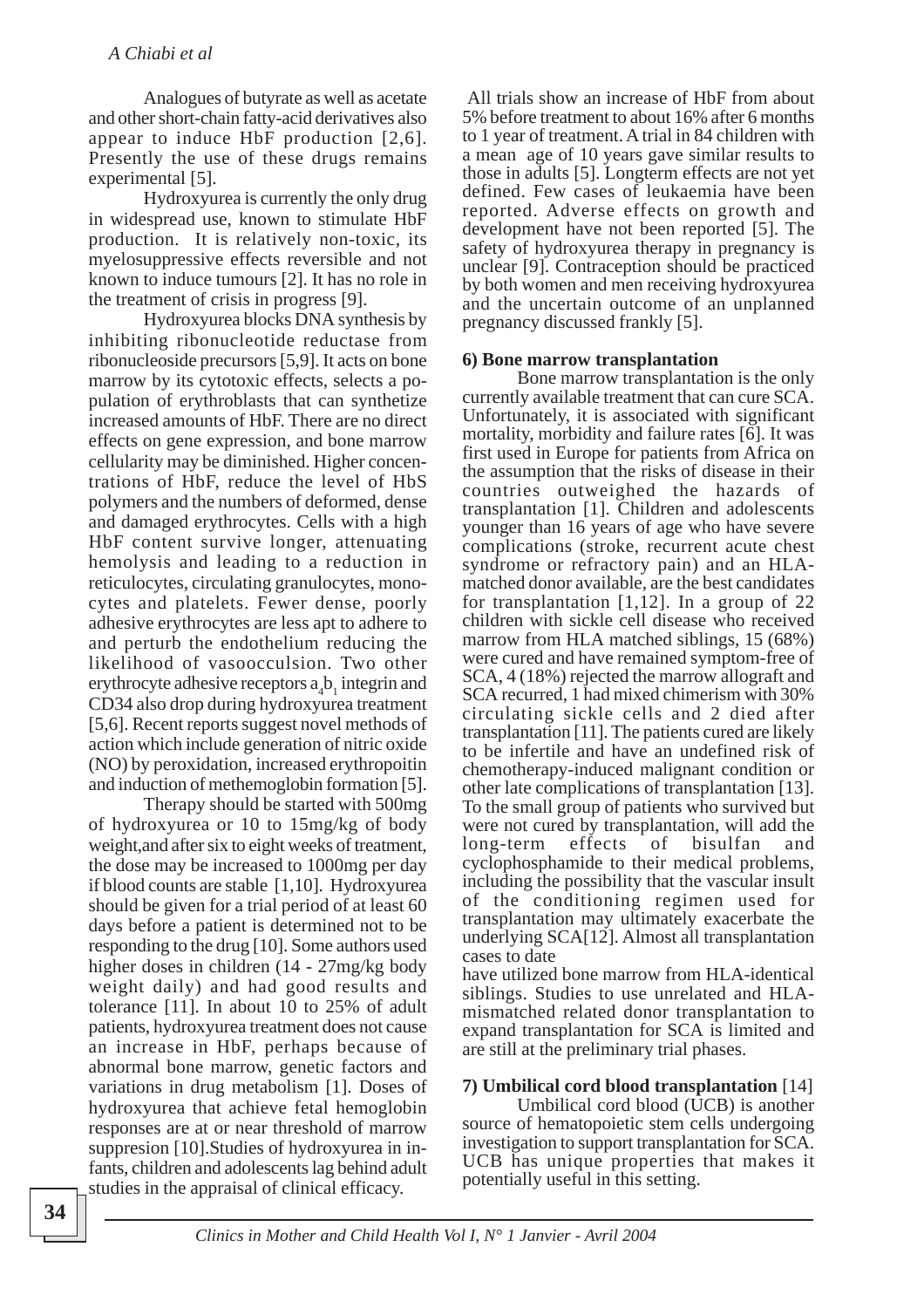Studies of CD34<sup>+</sup> cells isolated from UCB show enhanced generation of committed hematopocetic progenitor cells, compared to same cells from the bone marrows. UCB is also immunologically naïve compared to adult peripheral blood. Preliminary results indicate that outcomes after UCB

transplantation from sibling donors for hemoglobinopathies are similar to those after bone marrow transplantation, but with an additional advantage of a lower rate of graft rejection.

Based on these observations there is a growing interest in facilitating UCB collection and storage from families who currently have a child with sickle cell anemia or hematological disorder and who are expecting another child.

## **8) Gene therapy**

Despite 20 years of research, progress towards implementing gene therapy for sickle cell anemia has been slow and is still at the experimental phase [14].

 There has been recent success in developing two transgenic sickle cell mouse lines that express exclusively human hemoglobin and manifest the clinical features of SCA [6].

The principle of gene therapy is based on the fact that a gene can be efficiently inserted into repopulating hematopoietic cells to achieve regulated expression in specific hematopoietic lineages [14].

Relatively low efficiencies of gene transfer with conventional, murine oncoretroviral vectors coupled with the requirement for a very high level of globin gene expression in differentiating erythroblasts, have been major barriers to rapid progress. Recent studies have demonstrated that sickling phenotype can be corrected by retroviral vector mediated gene transfer, into repopulating stem cells in murine models of sickle cell anemia.

Another breakthrough has been the adoption of lentiviral vectors based on human immunodeficiency virus for globin transfer [14]. Great consideration is being given to biosafety related to lentiviral vector production,and strategies to ensure absence of replication of competent retrovirus are mandatory. The risk of mobilization of the vector genome in the context of subsequent HIV infection still remains to be assessed [14].

Early clinical protocols to evaluate gene therapy in patients with SCA are still in Phase I studies, and are designed to evaluate toxicity. Patients likely to participate are severely affected adults with severe disease and low endogenous levels of fetal hemoglobin[14].

Despite major advances in our understanding of the molecular pathology, pathophysiology, and control and management of inherited hemoglobin disorders, thousands of infants and children with these diseases are dying through lack of appropriate medical care. It takes time to establish expertise in developing countries for the control and management of these conditions, and the lessons learnt from developed countries will need to be transmitted to those countries in which they occur at a high frequency[4].

## **IV- CONCLUSION**

This review demonstrates that remarkable progress has been made in recent years to understand the pathophysiology and development of new therapeutic approaches in sickle cell anemia. Although most of this work is still experimental, the future is promising. It is hoped that this research will be translated practically into a form that can be applied in the less developed and poorer countries especially in Africa where up to a third of the population carry the hemoglobin S gene.

# **REFERENCES**

- 1. Steinberg MH. Management of sickle cell disease. N Engl J Med 1999; 340, 13,1021-9.
- 2. Bunn FH. Pathogenesis and treatment of sickle cell disease. N Engl J Med 1997; 337, 11, 762-8.

 3. Christensen RD, Ohls RK. Development of the hematopoietic system.In: Nelson's Textbook of Pediatrics. 15<sup>th</sup> ed., W.B. Saunders Company, 1996, p.1375-8.

4. Weather DJ, Clegg JB. Inherited haemoglobin disorders: an increasing global health problem. Bull WHO 2001,79,704-12.